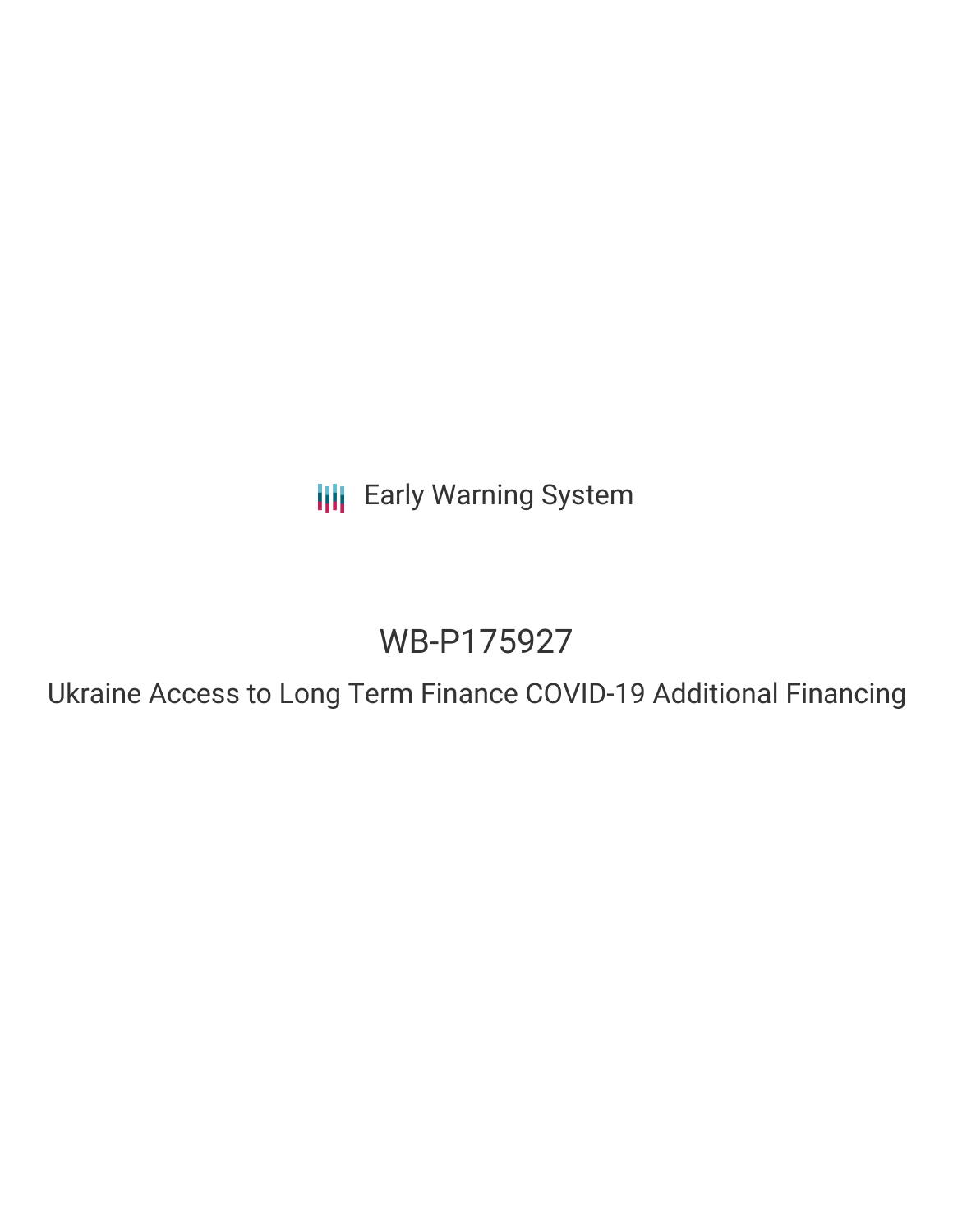

#### **Quick Facts**

| <b>Countries</b>               | Ukraine                       |
|--------------------------------|-------------------------------|
| <b>Financial Institutions</b>  | World Bank (WB)               |
| <b>Status</b>                  | Proposed                      |
| <b>Bank Risk Rating</b>        | U                             |
| <b>Borrower</b>                | <b>Ukreximbank</b>            |
| <b>Sectors</b>                 | Education and Health, Finance |
| <b>Investment Type(s)</b>      | Loan                          |
| <b>Investment Amount (USD)</b> | \$100.00 million              |
| <b>Loan Amount (USD)</b>       | \$100.00 million              |
| <b>Project Cost (USD)</b>      | \$100.00 million              |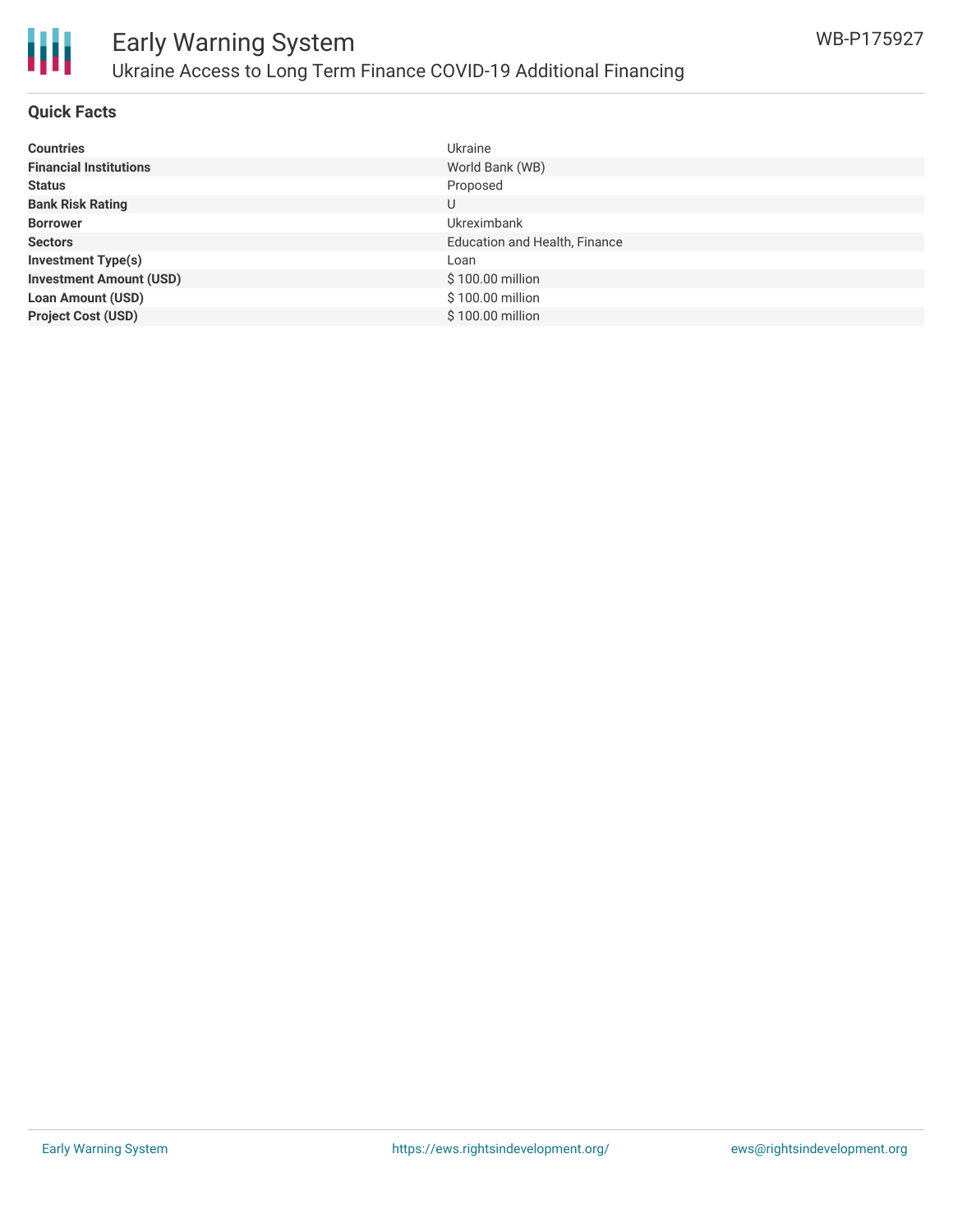

## **Project Description**

The Project Development Objective (PDO) is to improve access to longer term finance for export oriented small and medium enterprises.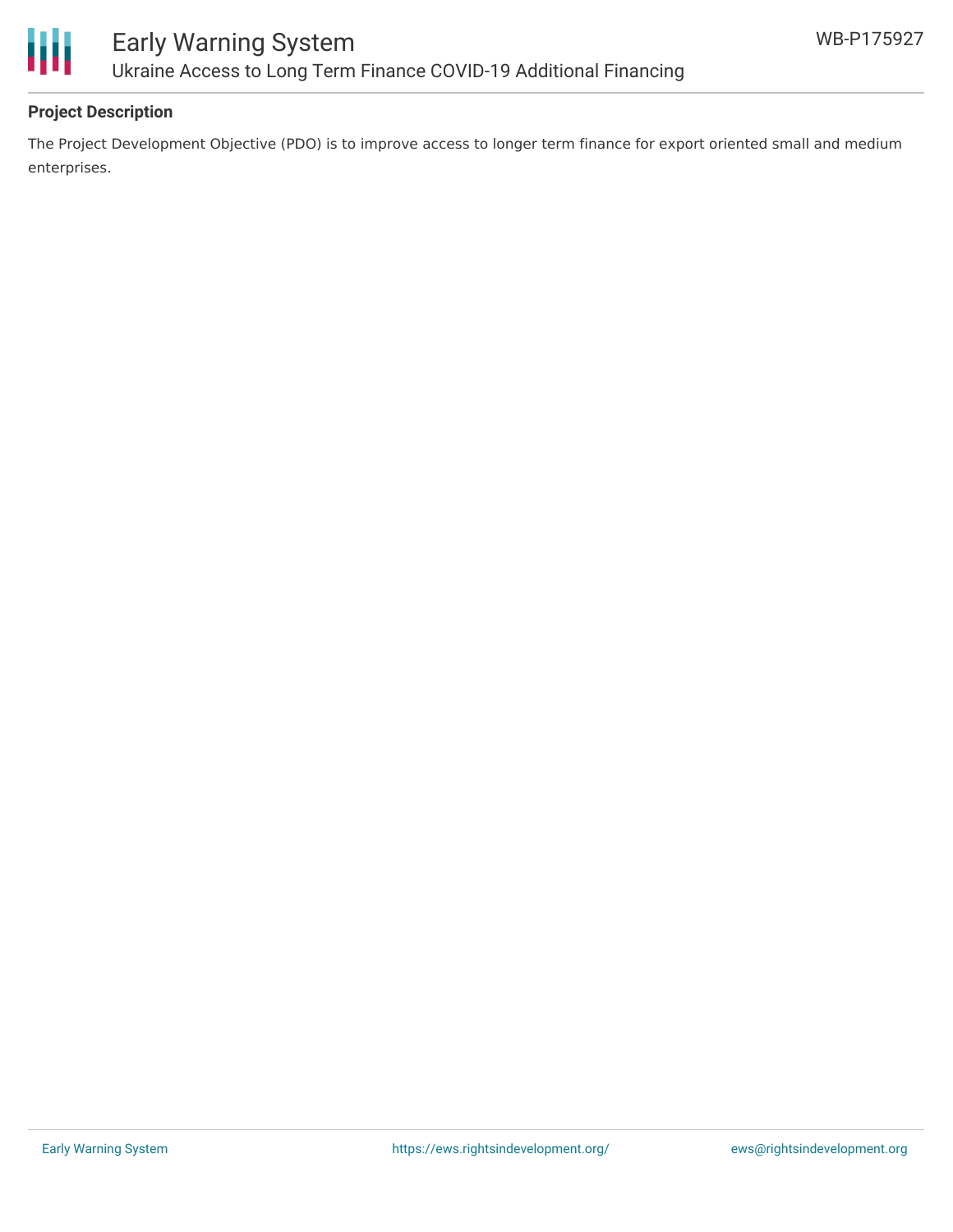

# Early Warning System Ukraine Access to Long Term Finance COVID-19 Additional Financing

### **Investment Description**

World Bank (WB)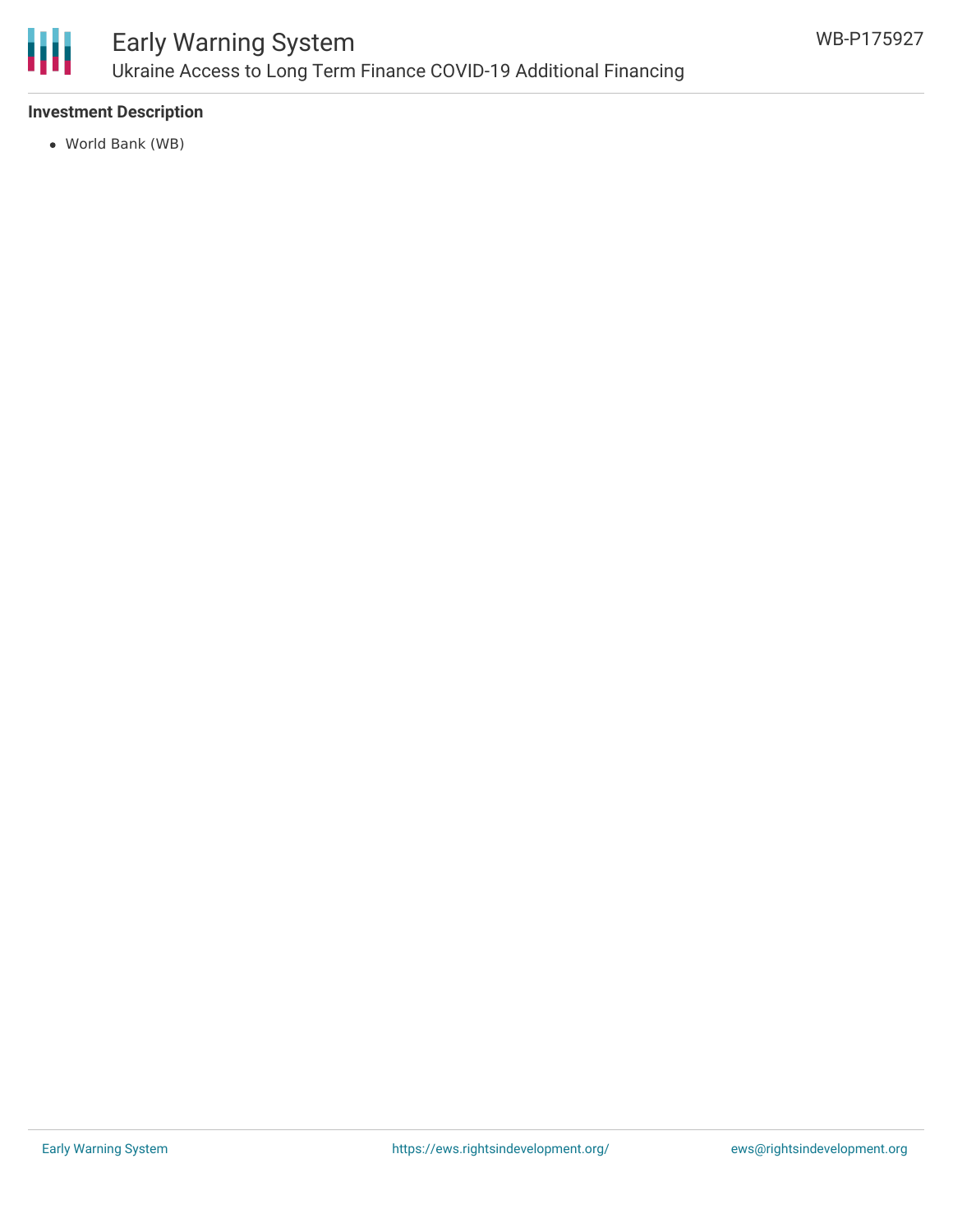

#### **Contact Information**

No contact information provided at the time of disclosure.

#### **ACCESS TO INFORMATION**

To submit an information request for project information, you will have to create an account to access the Access to Information request form. You can learn more about this process at: https://www.worldbank.org/en/access-toinformation/request-submission

#### **ACCOUNTABILITY MECHANISM OF THE WORLD BANK**

The World Bank Inspection Panel is the independent complaint mechanism and fact-finding body for people who believe they are likely to be, or have been, adversely affected by a World Bank-financed project. If you submit a complaint to the Inspection Panel, they may investigate to assess whether the World Bank is following its own policies and procedures for preventing harm to people or the environment. You can contact the Inspection Panel or submit a complaint by emailing ipanel@worldbank.org. Information on how to file a complaint and a complaint request form are available at: https://www.inspectionpanel.org/how-tofile-complaint